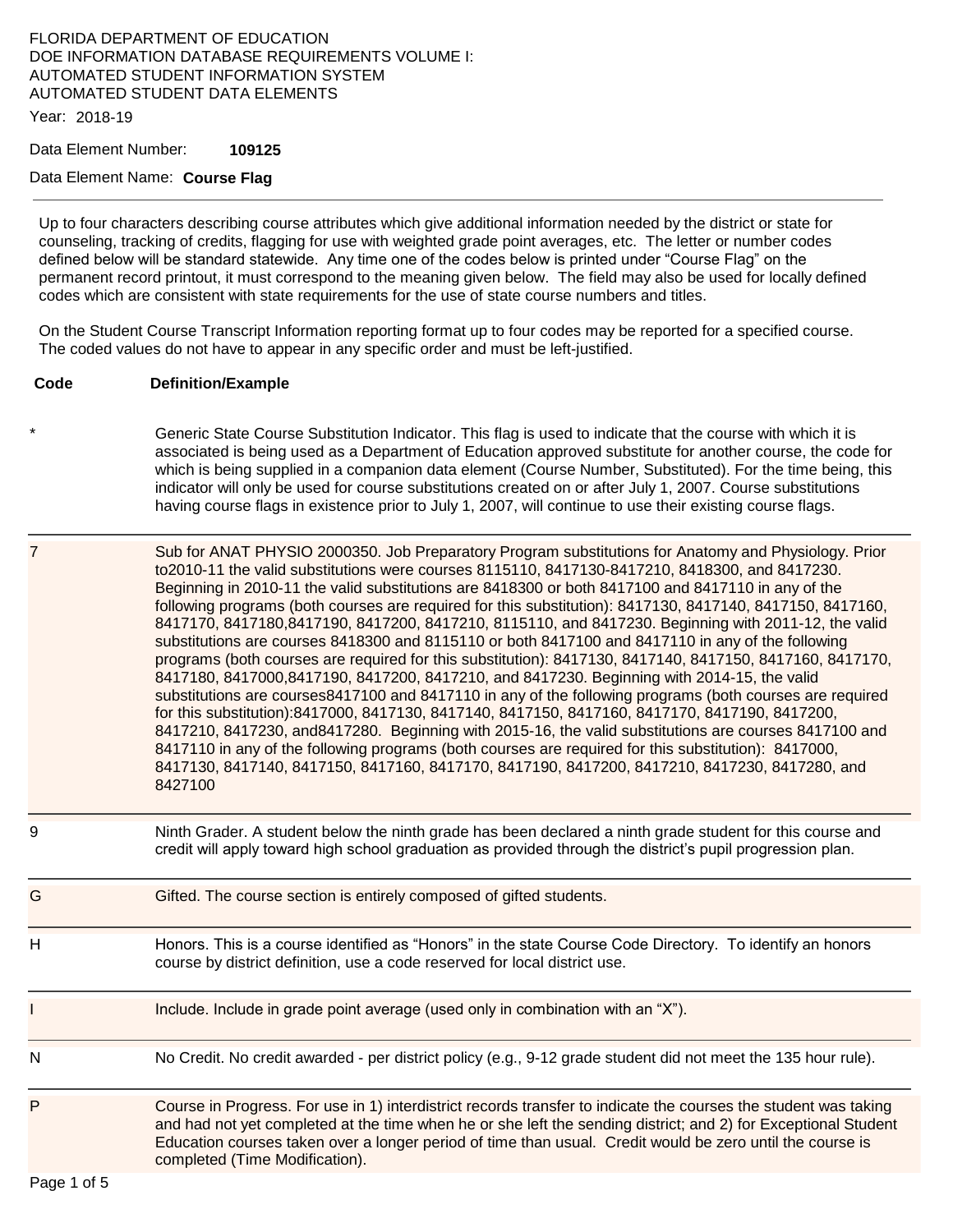#### Data Element Number: **109125**

Data Element Name: **Course Flag** 

| Т             | Transferred. Credit transferred from an out-of-state school or nonpublic school by equating of courses.                                                                                                                                                                                                                                                                                                                                                        |  |
|---------------|----------------------------------------------------------------------------------------------------------------------------------------------------------------------------------------------------------------------------------------------------------------------------------------------------------------------------------------------------------------------------------------------------------------------------------------------------------------|--|
| W             | Exclude from State GPA. Exclude from State GPA, but include in District GPA                                                                                                                                                                                                                                                                                                                                                                                    |  |
| $\mathsf{X}$  | Exclude from state and local grade point average (used only in combination with an "I" for tracking<br>forgiveness).                                                                                                                                                                                                                                                                                                                                           |  |
| #             | Obsolete Codes - May not be assigned in the current school year.<br>Sub for ENV SCI 2001340 (Valid prior to 7/1/01). Career and Technical Education substitution for<br>Environmental Science. The valid substitutions are courses 8113000, 8118300 and 8112100.                                                                                                                                                                                               |  |
| \$            | Sub for Arts Graduation Requirements. Journalism substitution for Arts (PA) graduation requirement. The<br>valid Journalism substitution courses are 1006300-1006330 effective for students entering grade nine<br>through 2008-09. The Combined Practical and Performing Fine Arts (PF) graduation requirement was in<br>effect for students entering grade nine prior to 2007-08.                                                                            |  |
| %             | Sub for PHY SCI 2003310 (Valid prior to 7/1/01). Career and Technical education substitution for Physical<br>Science. The valid substitutions are courses 8103400, 8103200 and 8103300.                                                                                                                                                                                                                                                                        |  |
| &             | Sub for Life Management Skills Graduation Requirements. (Effective through incoming 9th grade class of<br>0607). JROTC Air Force substitution for Life Management Skills. The valid JROTC Air Force substitution<br>courses are the completion of program 1800400-1800410.                                                                                                                                                                                     |  |
| $^\copyright$ | Sub for BIO TECH 2000430 (Valid prior to 7/1/01). Career and Technical Education substitution for Biology<br>Technology. The valid substitutions are courses 8121000, 8121300, 8121400, 8121600, 8106200, 8115110,<br>8106800, 8112000, 8106500 and 8106100.                                                                                                                                                                                                   |  |
| $0$ (ZERO)    | Sub for Practical Arts Graduation Requirements. JROTC substitution for Practical Arts graduation<br>requirement. The valid JROTC substitution courses are the completion of courses 1800300-1800360, or<br>1801300-1801330, or 1802300-1802330, or 1803300-1803330, or 1804300-1804350.                                                                                                                                                                        |  |
| 1             | Sub for Arts Graduation Requirements. Computer Education substitution for Arts (PA) graduation<br>requirement. The valid Computer Education substitution courses are 0200300-0200380, 0200800-0200810,<br>0201300-0201360, 0201380, and 0200890 effective for students entering grade nine through 2008-09. The<br>Combined Practical and Performing Fine Arts (PF) graduation requirement was in effect for students entering<br>grade nine prior to 2007-08. |  |
| 2             | Sub for BUS EN I 1001440. Job Preparatory Program substitutions for Business English I. The valid<br>substitutions are courses 8200330, 8212110, 8212120, 8215120, and 8215130. Beginning with 2011-12, the<br>valid substitutions are courses 8209020, 8212110, 8212120, 8215120, and 8215130. This substitution was<br>last valid in the 2013-14 school year.                                                                                                |  |
| 3             | Sub for BUS EN I 1001440 and/or BUS EN II 1001450. Job Preparatory Program substitutions for Business<br>English I or II. The valid substitution courses are 8200330, 8212110, and 8212120. Beginning with 2011-12,<br>the valid substitutions are courses 8209020, 8212110, and 8212120. This substitution was last valid in the<br>2013-14 school year.                                                                                                      |  |
| 4             | Sub for BUS MA 1205540. Job Preparatory Program substitutions for Business Mathematics. The valid<br>substitutions are courses 8200330, 8203310, 8203320, 8206010, 8206020, 8212110, 8212120, 8216110,<br>and 8216120. Beginning with 2011-12, the valid substitutions are courses 8209020, 8203310, 8203320,                                                                                                                                                  |  |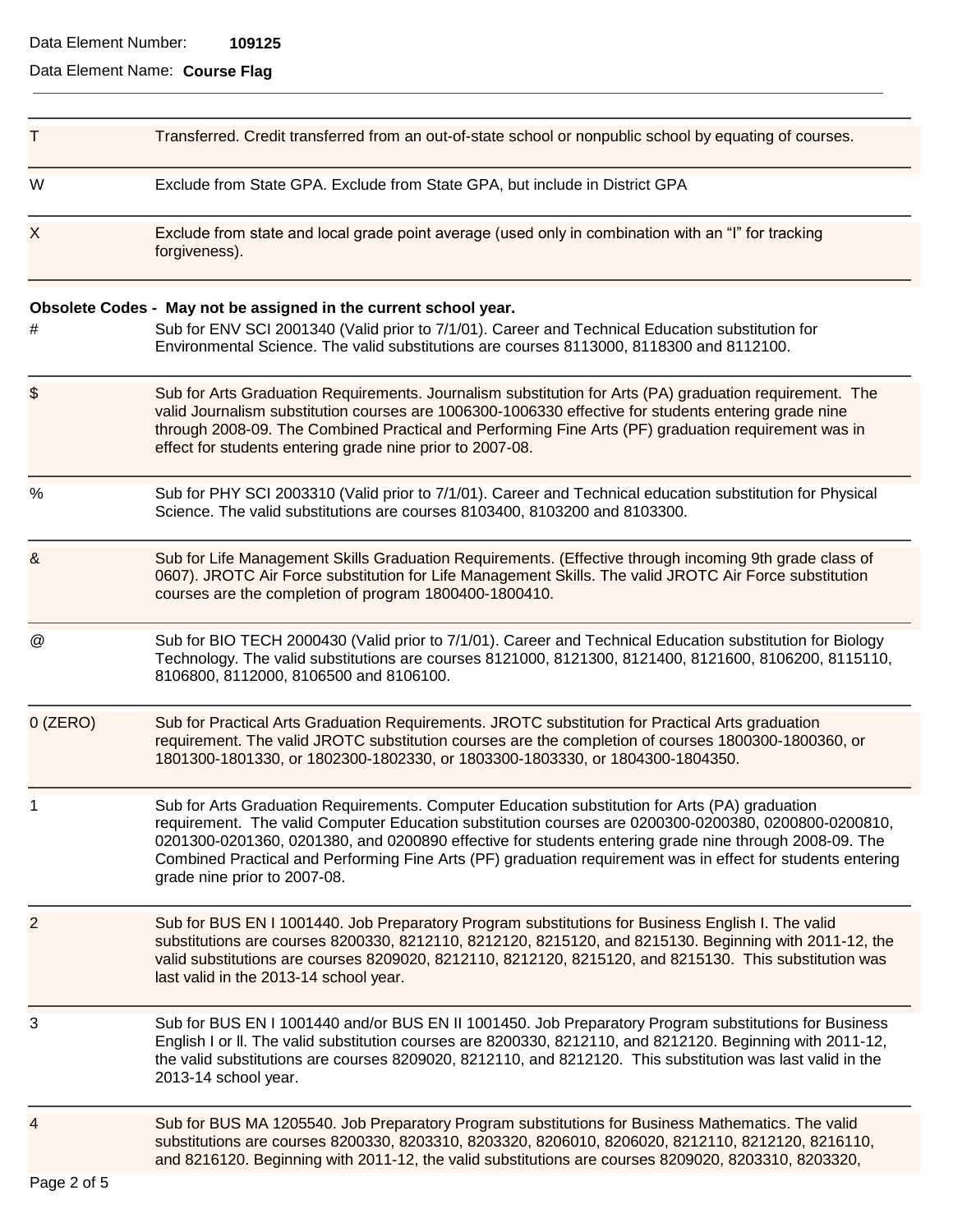#### Data Element Number: **109125**

# Data Element Name: **Course Flag**

|   | 8206010, 8206020, 8212110, 8212120, 8216110, and 8216120. This substitution was last valid in the 2013-<br>14 school year.                                                                                                                                                                             |
|---|--------------------------------------------------------------------------------------------------------------------------------------------------------------------------------------------------------------------------------------------------------------------------------------------------------|
| 5 | Sub for MA 1 1205380/II 1205390 (valid prior to 7/1/97). Career and Technical Education substitution for<br>Mathematics 1: Course number 1205380 and Mathematics II: Course Number 1205390.                                                                                                            |
| 6 | Sub for GEN SCI 2002310 (Valid prior to 7/1/01). Career and Technical Education substitution for General<br>Science. The valid substitutions are courses 8121600, 8121000, 8121300, 8121400, 8106200, 8115110,<br>8106800, 8106400, 8118300, 8112100, 8112000, 8106500 and 8106100.                    |
| 8 | Sub for Basic Mathematics Skills. Job Preparatory Program substitution for Basic Mathematics Skills. The<br>valid substitution is course 8730091. Beginning with 2011-12, the valid substitution is program 8730000. This<br>substitution was last valid in the 2013-14 school year.                   |
| Α | Sub for Science Graduation Requirements (Effective through incoming 9th grade class of 0910). JROTC<br>Coast Guard substitution for Marine Science I (2002500). The valid JROTC Maritime substitution courses<br>are the completion of program 1804320-1804350.                                        |
| B | Home Language and/or ESOL Instruction (Valid prior to 7/1/07). English Language Learners: Instructional<br>Strategy code indicating the type of instruction of the ELL student. (This code is only valid for elementary<br>self-contained courses.)                                                    |
| D | ESOL Instruction (Valid prior to 7/1/07). English Language Learners: Instructional Strategy code indicating<br>the ELL student is receiving instruction in English in the course. (ESOL Instruction is valid in language arts,<br>math, science, social studies and computer literacy.)                |
| E | Academic Scholar - Elective (Code valid prior to 7/1/00.) The course meets an Academic Scholar elective.                                                                                                                                                                                               |
| F | Sub for Science Graduation Requirements (Effective through incoming 9th grade class of 0910). JROTC Air<br>Force substitution for Physical Science (2003310). The valid JROTC Aerospace substitution courses are the<br>completion of program 1800300-1800320.                                         |
| Κ | Sub for Science Graduation Requirements (Effective through incoming 9th grade class of 0910). JROTC<br>Navy Substitution for Physical Science. The valid JROTC Naval Science substitution courses are the<br>completion of program 1802300-1802330.                                                    |
| M | Home Language Instruction (Valid prior to 7/1/07). English Language Learners: Instructional Strategy code<br>indicating the ELL student is receiving instruction in their home language in the course. (Home Language<br>instruction is valid in math, science, social studies and computer literacy.) |
| O | Sub for Life Management Skills Graduation Requirements (Effective through incoming 9th grade class of<br>0607). JROTC Army substitution for Life Management Skills. The valid JROTC Army substitution courses<br>are the completion of program 1801300-1801310.                                        |
| Q | Sub for Life Management Skills Graduation Requirements (Effective through incoming 9th grade class of<br>0607). JROTC Marine Corps substitution for Life Management Skills. The Valid JROTC Marine Corps<br>substitution courses are the completion of courses 1803300-1803310.                        |
| R | College Preparatory. The course meets a university admissions requirement. (Definition prior to 7/1/00: The<br>course meets an academic Scholar requirement.)                                                                                                                                          |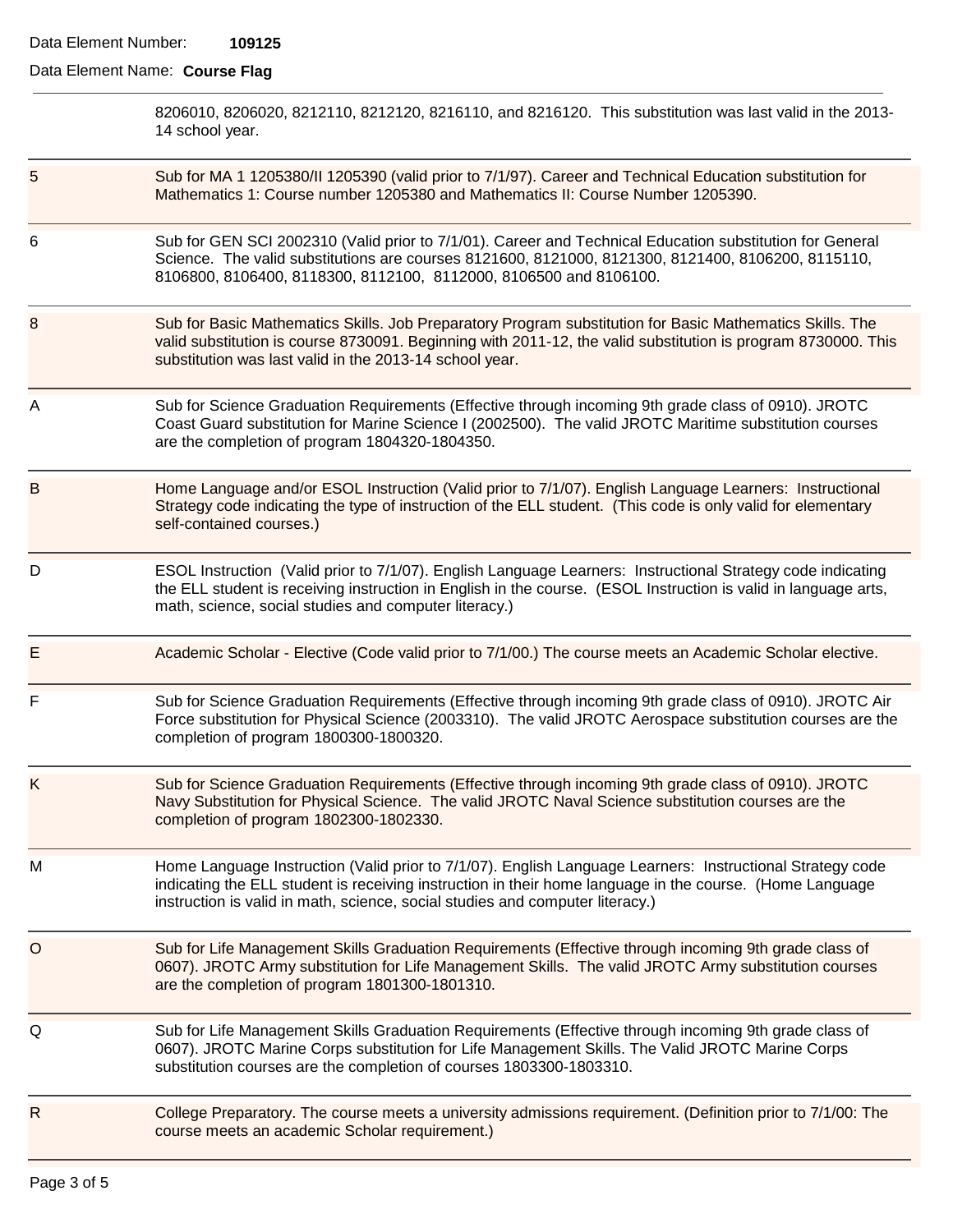### Data Element Name: **Course Flag**

S SLEP (Valid 7/1/82 – 6/30/87). Credit awarded by passing the Secondary Level Examination Program (SLEP) examination.

Example: H9 - The course is being offered as an Honors course; the individual who is taking the course is a student below the ninth grade who is able to count the course toward fulfilling graduation requirements and university admissions requirements because the district's pupil progression plan addresses this specific situation.

NOTE: Codes C, J, L, U, V, Y and Z are reserved for local district use. The Department will not assign values to those codes at any time in the future. Districts may also define other codes for local use, but should recognize that it is possible that the Department may define standard values for them sometime in the future.

NOTE: Code 0 (zero) is now state defined.

| Length:                                   | 4            |
|-------------------------------------------|--------------|
| Data Type:                                | Alphanumeric |
| Year Implemented:                         | 9495         |
| <b>State Standard:</b>                    | No           |
| Use Types:                                |              |
| State Reporting:                          | Yes          |
| Local Accountability:                     | Yes          |
| <b>FASTER:</b>                            | Yes          |
| Migrant Tracking:                         | N٥           |
| <b>Required Grades:</b>                   | PK-12, Adult |
| <b>Programs Required:</b><br>All Programs |              |

Adult Basic Skills

Adult Postsecondary

Adult Secondary

### **Formats Required:**

Student Course Transcript Information DB9 39x

#### **Surveys Required:**

Survey 5 Yes

#### **Appendixes:**

None

### **Description of Changes:**

| 7/1/2015 | Codes    | Added 1516 requirements to Code 7; deleted reference to JROTC<br>in code *.                                                                                      |
|----------|----------|------------------------------------------------------------------------------------------------------------------------------------------------------------------|
| 7/1/2014 | Codes    | Code 7 was revised.                                                                                                                                              |
| 7/1/2014 | Codes    | Codes 2, 3, 4 and 8 moved to Obsolete section                                                                                                                    |
| 7/1/2013 | Codes    | Updated definition for code * and course title change for code 8.<br>Moved codes to the Obsolete section that may not be assigned in<br>the current school year. |
| 7/1/2013 | Examples | Updated Example - Changed RH9 to H9                                                                                                                              |
| 6/1/2012 | Codes    | Moved obsolete codes to the Obsolete Codes section. Revised<br>code O to change the word program to courses.                                                     |